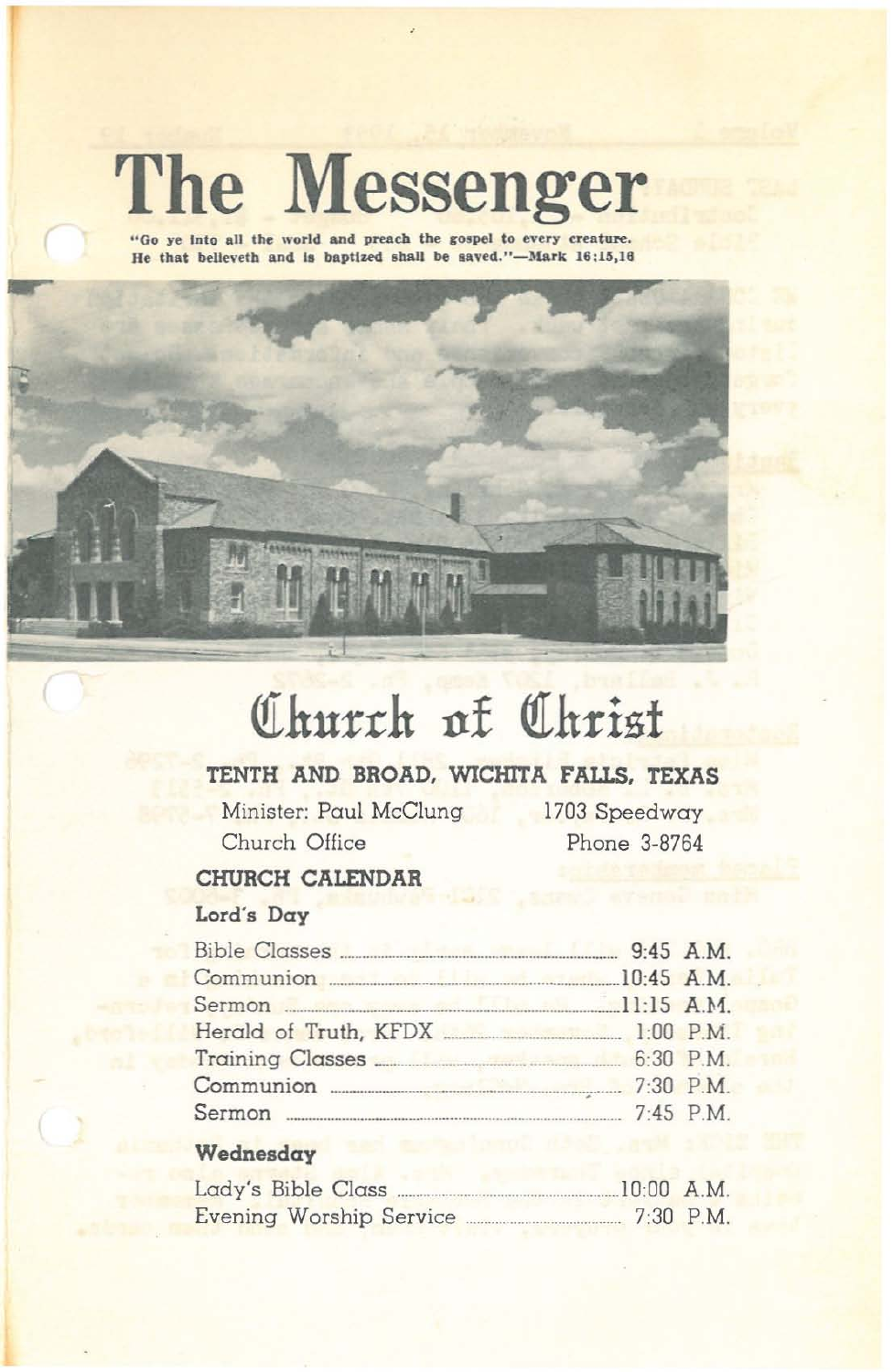#### LAST SUNDAY:

 $Contribution - {1,105.60}$  Budget - \$1,341.00 3ible School Attendance - 469 Goal - 750

WE CONGRATULATE those who responded to the invitation during the past week. Their names and addresses are listed for your convenience and information. Do not forget to visit these people and encourage them in every way possible.

#### Baptisms:

Mr. & Mrs. H. E. Conkling, 2000 Speedway, Ph.7-l988 Charles E. Hummell, 3755 Stu. Sqd., SAFB Billy R. Knowles, 3755 Stu. Sqd., SAFB Michael Lowe, <sup>1207</sup> 12th st., Ph. 3-5996 Virda Kaye Zachary, <sup>1204</sup> 11th st., Ph. 2-3402 6 Clifton Reik, 3755 Stu. Sqd., SAFB " Donald E. Monroy, 3761 Stu. Sqd., SAFB R. J. Ballard, 1207 Kemp, Ph. 2-2672

#### Restorations:

Miss Patricia Ritchey, <sup>2811</sup> 9th st., Ph. 2-7296 Mrs. B. L. Roberson, 1l00·7th St., Ph. 2-5513 Mrs. H. B. Taylor, <sup>1609</sup> Hamlin st., Ph. 7-5798

#### Placed membership:

Miss Geneva Owens, 2101 Pawhuska, Ph. 3-6002

BRO. McCLUNG will leave early in the morning for Tulia, Texas, where he will do the preaching in a Gospel meeting. He will be away one Sunday, returning Thursday, NQvember 26th. Bro. James D. Willeford, Herald of Truth speaker, will preach next Sunday in the absence of Bro. McClung.

THE SICK: Mrs. Seth Cunningham has been in Bethania Hospital since Thursday. Mrs. Alma Sterne also remains a patient in the Bethania Hospital. Remember them in your preyers, visit them, and send them cards.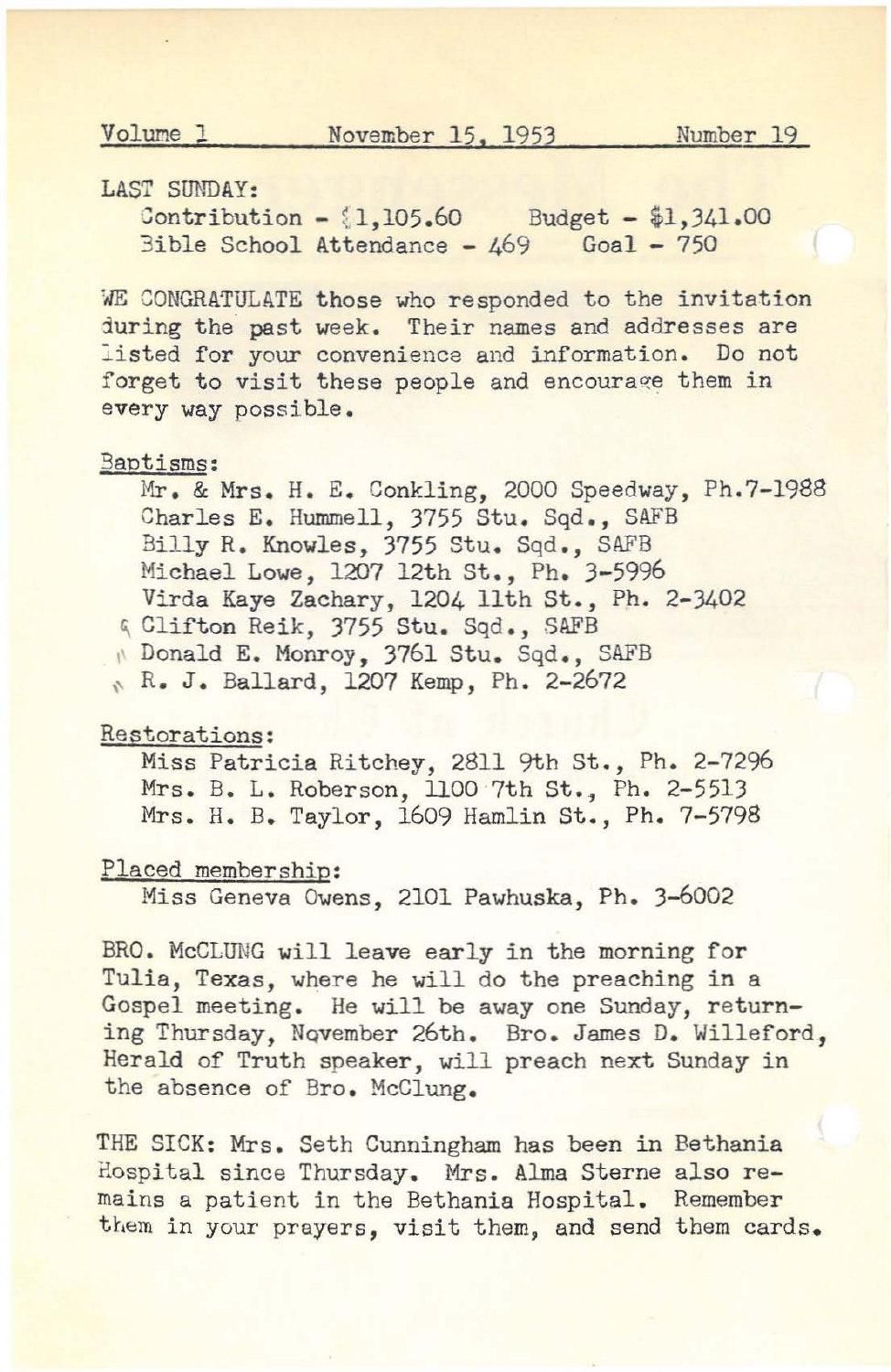FAITH VILLAGE: Today, November 15, was designated as the time for our additional contributions toward construction of the Faith ViJlage church building. Let us make sure that construction is not held up due to lack of support. If all of us will do what we can. there will be no stoppage of work.

336 PEOPLE ATTENDED our mid-week service last Wednesday night. This is much larger than usual and is characteristic of what happens when enthusiasm and interest are high. We can make this 400 next Wednesday if we really want to. There are classes for all ages. and it will make your entire week better.

86 LADIES attended Bible class Wednesday morning, and more than 50 remained for several hours of various good works. If it's good for 86, it's good for more! Let's make it a hundred next time.

THE FIRST TELECAST film of the Herald of Truth will be previewed in the church auditorium next Sunday afternoon at 3 o'clock. A large crowd composed of people from many congregations in this area is expected. Directors from Herald of Truth will explain how TV can help to carry Bible classes into homes of millions of people. Listen to the program over the radio at one o'clock, and see it over TV at three.

A JUNIOR HIGH SCHOOL CHORUS was added to the choral training work during the past week. They will meet each Saturday morning at 10:00. There were 50 present in the Senior Choral Class last Wednesday night. Because of the limited amount of time on Wednesday nights, the Senior group has decided to meet on Tuesday nights also. A Junior Chorus for the 4th, 5th and 6th graders will be started in the near future.

CHANGES IN ADDRESS: Mrs. Maxine Collier had moved to 2919 Cunningham, the Lynn Liles to 4717 Augusta Lane, and Mrs. Robert L. Alexander to 1412 Broad.